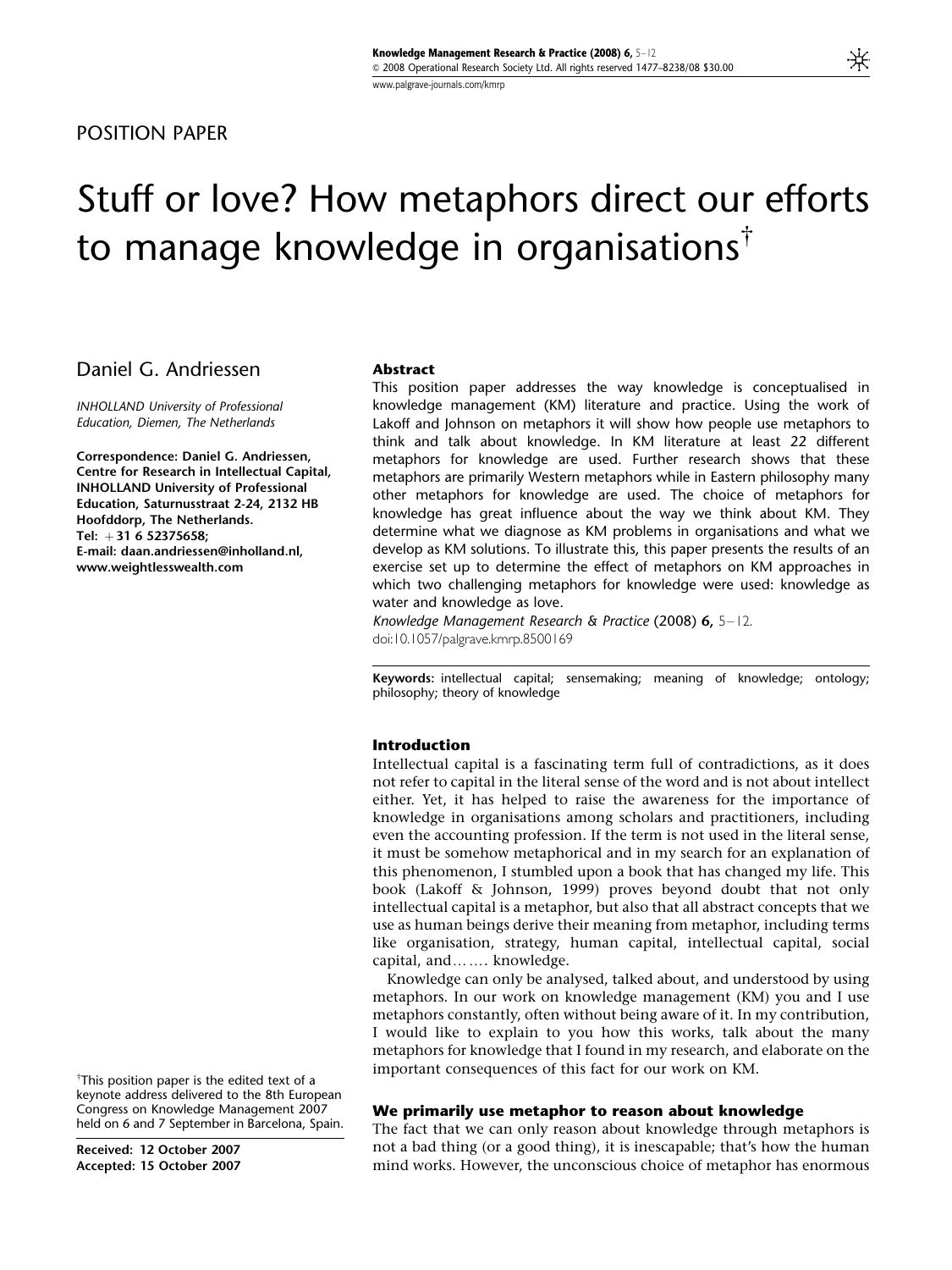impact on how we reason about knowledge, what is highlighted and what is hidden, what is seen in the organisations as problems and what is understood as solutions.

Let me give you a small example as a starter. Many KM approaches advice companies to make an 'inventory' of knowledge, check where knowledge is 'located', 'store' important or vulnerable knowledge in databases, use intranet technology to improve 'access' to knowledge, etc. What is important to see is that knowledge is not literally located and stored. After all, you cannot see it and you cannot grab it and put it in a container. A knowledge inventory is not literally an inventory like the inventory of a warehouse. And access to knowledge is not literally access like you have access to the warehouse. These are all metaphors and they make sense to us because we are very familiar with the KNOWLEDGE AS A RESOURCE metaphor. Resource metaphors are very common in human thought. We use the TIME AS A RESOURCE metaphor very often, for example, when we say 'I got plenty of time' , 'that took three hours', 'he wasted my time' or 'this will save time'.

### How metaphors work: the example of time

So how does this metaphor stuff work? To explain how it works and how common metaphors are, let us start with a more neutral concept that is as abstract as knowledge and that we are all familiar with: the concept of time. What do you do when I would ask you to point me where the future is? You will probably point somewhere in front of you. And where is the past? You will probably point behind you. People see the future as being in front of them and the past behind them. This TIME ORIENTA-TION metaphor is the same all over the world. In our thinking of time we use space as a metaphor and conceptualise the future in front of us and the past behind us. We see the passage of time as the passage along a path from the past to the future. We also use the MOVING OBSERVER metaphor. In this metaphor, each location on the observer's path is a time. The distance moved by the observer is the amount of time passed. This shows in sayings like 'will you be staying a long time of a short time?' or 'how long is your visit?'

Another metaphor is the MOVING TIME metaphor. In this metaphor the observer stands still and time moves, for example when we say that 'time flies by' or 'the time for action has arrived'. We even use space to measure time when we say: 'how long does that take?' The TIME AS SPACE metaphor has served us well and is embedded in our brain. It is the same for almost all people in the world. One exception is known. For the Aymara people of the Andes Mountains in Peru, the future is behind ego and the past is in front of ego (Núnez & Sweetser, 2006). In Aymare language, the word 'nayra' means 'eye/sight/ front', while 'nayra mara' means 'last year'. 'Qhipa' means 'back/behind' while qhipuru means 'a future day'. The Aymara do not only use this metaphor in speech but also in their gestures.

However, sometimes the TIME AS SPACE metaphor is flawed. Some characteristics of space in the source domain are not applicable to the target domain of time. Let me give you an example where the TIME AS SPACE metaphor is flawed. We consider passage of time as a path with events as locations on that path. When time goes by we 'move' along the path. However, in space there is always another location before or after every location. This never stops. In the source domain of space, infinity is part of the concept of space. In the target domain of time this is not the case. As we know now from science, there was no time before the Big Bang. Time started at the Big Bang. But the idea that time itself started with the Big Bang makes no sense given our common metaphor. That we have difficulty understanding this shows how fundamental the TIME AS SPACE metaphor is for thinking about time.

Another area where the time as space metaphor falls short is when it comes to travelling. In the source domain of space we can travel through space. The TIME AS SPACE metaphor tempts us to think that this attribute of space can be transferred to the target domain of time. This, of course, is not true, but the false idea of travelling in time has produced some great science fiction stories and movies!

So the way metaphor works in our brain is that some characteristics of the source domain (space) are transferred to the target domain (time). These are called metaphorical entailments (Lakoff & Johnson, 1999). Not all characteristics of the source domains are transferred and more metaphors may be useful to further conceptualise the concept of the target domain (see Figure 1).

Intermezzo 1: truth does not exist

- as direct observation does not exist because people always use concepts to describe reality;
- as these concepts derive their meaning from metaphor;
- $\bullet$  as half of these metaphors are embodied in our brain and cannot be shut off or altered;
- as the choice of the other half is to a large extent arbitrary;



Figure 1 The target and source domains of the TIME AS A MOVING OBJECT metaphor.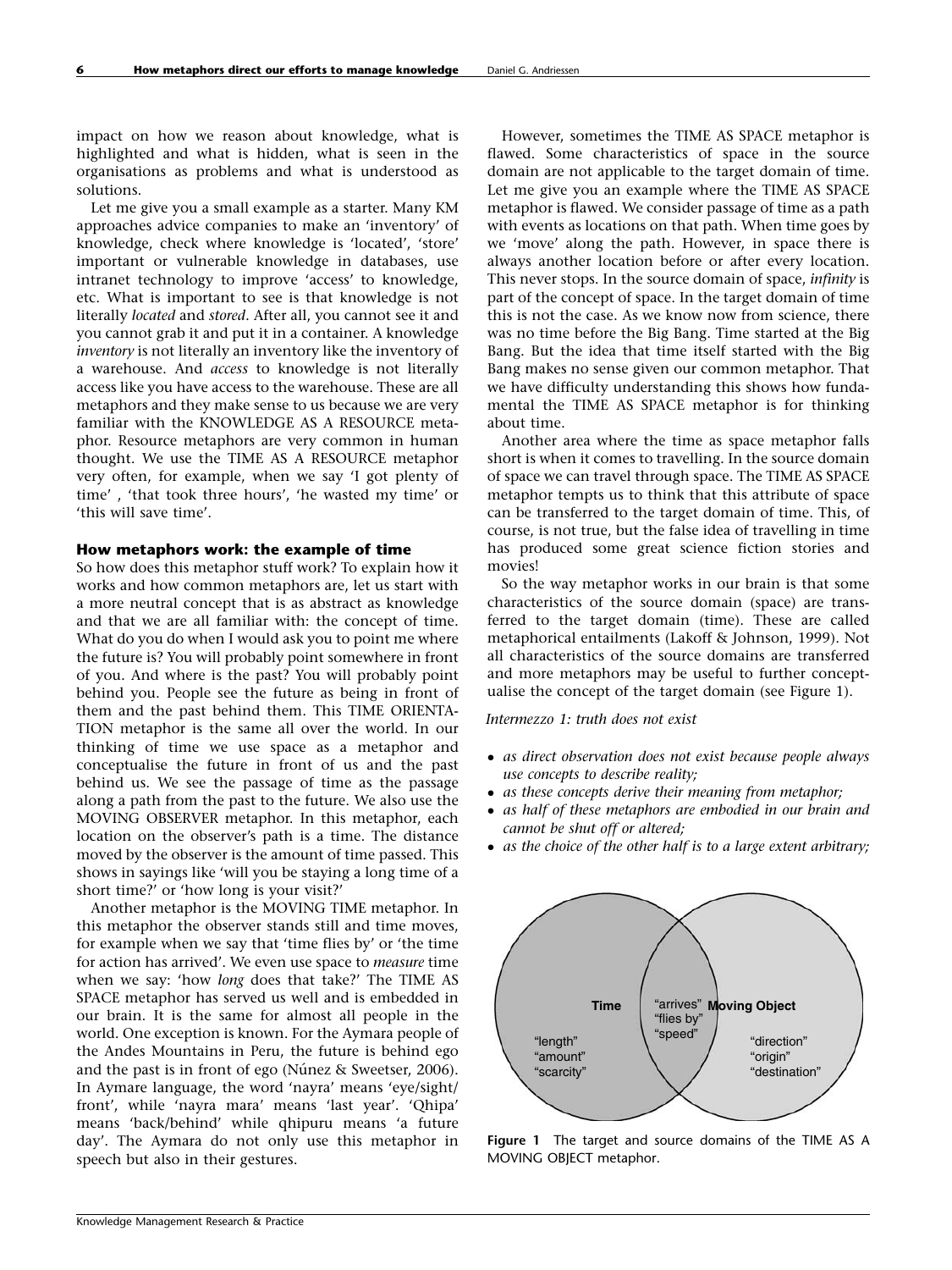we will never be able to perfectly describe and understand reality and ego, truth (defined as correspondence with reality) does not exist.

#### Metaphors for knowledge

What the time example shows is that metaphors play a crucial role in the conceptualisation of abstract concepts, that they highlight characteristics and hide others, and that they can fool us when we take them as literal. Knowledge is also an abstract concept. The research I did last year shows that in three of the most quoted texts on KM, at least 99% of all references to knowledge are metaphorical (Andriessen, 2006). In total, I discovered 22 different metaphors for knowledge. Three of those are very dominant in Western KM literature. The KNOWL-EDGE AS A RESOURCE metaphor (Figure 2) uses the source domain of resources to help us reason about knowledge. Many attributes of resources are used to reason about knowledge. Knowledge is used in production, it is adding to the production process, it can be stored and shared. One can talk about 'an amount of knowledge', and the metaphor allows knowledge to be placed in a view that considers organisations as input/ output (logistical) systems. In the English language, some characteristics of resources are not used, like the 'size' or ' weight' of knowledge. At the same time some characteristics of knowledge are not covered by the metaphor, like the non-rivalry and non-additiveness of knowledge (Lev, 2001) and the tacitness of knowledge. Through the KNOWLEDGE AS RESOURCE metaphor, knowledge becomes part of a logistic discourse about organisations.

The KNOWLEDGE AS ASSETS metaphor (Figure 3) uses the source domains of assets to help us reason about knowledge. Several attributes of this accounting term are used including that knowledge can be controlled by the enterprise, generates future economic benefits that flow to enterprise, is identifiable, that its costs can be

measured, that it is used in production, and deserves a place in the reporting system of the enterprise. Through the KNOWLEDGE AS ASSETS metaphor, knowledge becomes part of an accounting discourse about organisations.

The KNOWLEDGE AS PROPERTY metaphor (Figure 4) makes it possible to use knowledge in the legal discourse about organisations. This metaphor makes it possible to reason about the ownership, value and exclusiveness of knowledge. It highlights the legal rights aspects of knowledge, its transferability and its options to commercialise is.

What is interesting is that different writers are using different metaphors for knowledge, which reveals a different conceptualisation of, or view on knowledge (see Figure 2). American writers Davenport and Prusak predominantly use the KNOWLEDGE AS STUFF metaphor. Japanese writers Nonaka and Takeuchi predominantly use the KNOWLEDGE AS THOUGHTS OR FEELINGS metaphor (Andriessen, 2006). This reflects both a cultural difference and a difference in view on KM (Figure 5).

# Metaphor analysis can reveal insufficient or false argumentation

Now you may ask 'so what? What is relevance of this for my work on KM?' My answer would be that the consequences are enormous. Metaphors highlight and hide in a way that we are not aware of. Let us take another look at the KNOWLEDGE AS CAPITAL metaphor. Here is a list of attributes of capital in the source domain of capital (see Table 1). Many of these attributes are transferred to the target domain of knowledge by many writers in the field of intellectual capital. These transformations seem indisputable, until we start to realise that it is a metaphor we are using, and that we actually need some argumentation to claim that the attribute of the



Figure 2 The KNOWLEDGE AS A RESOURCE metaphor.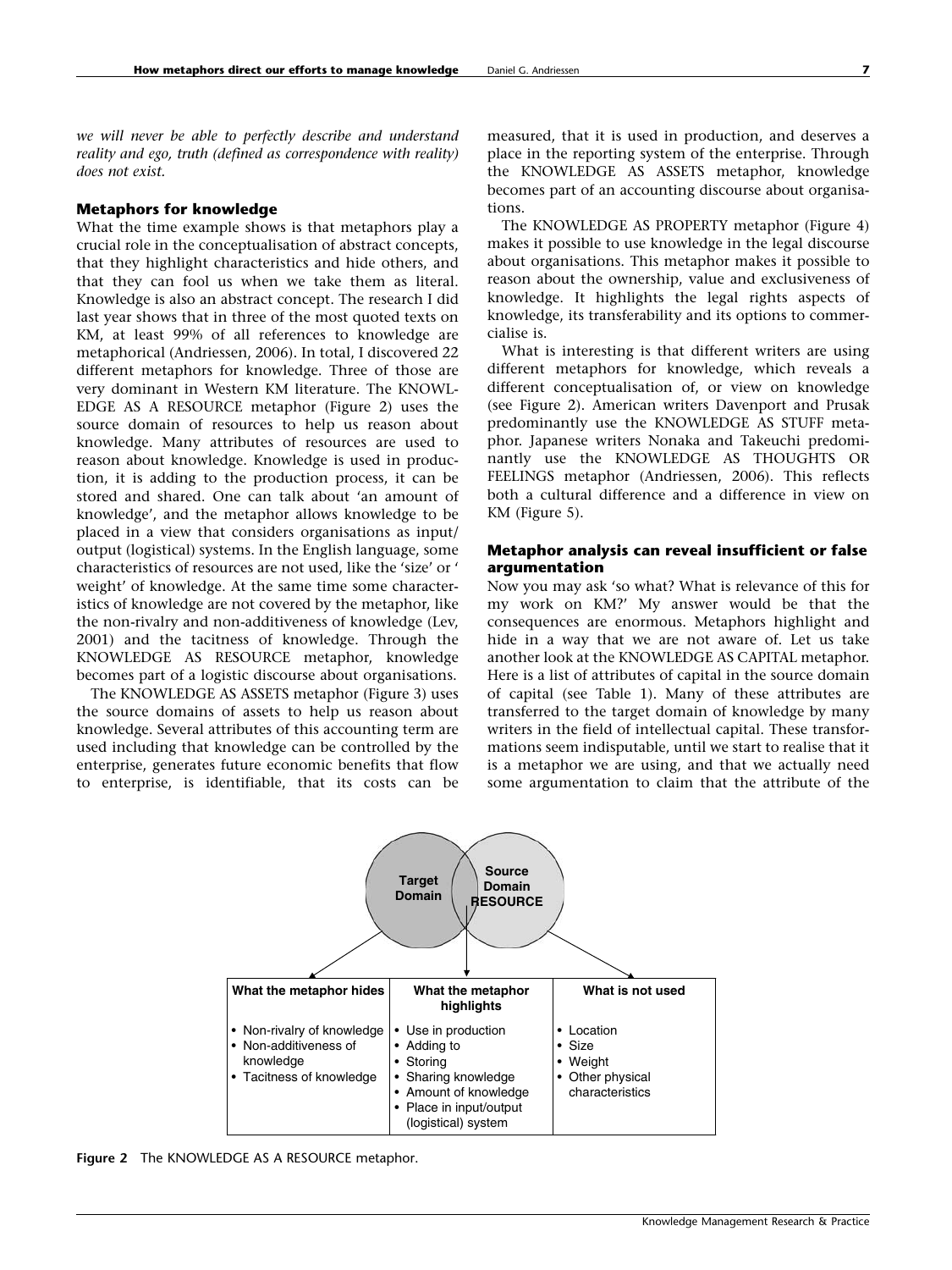

Figure 3 The KNOWLEDGE AS AN ASSET metaphor.



Figure 4 The KNOWLEDGE AS PROPERTY metaphor.

source domain is applicable in the target domain. Is having more knowledge always better? Can knowledge really be owned? Can it be valued? Does it have to be put on the balance sheet? Is it additive? Is it a stock? And why must it be measured to be able to manage it?

The opposite is also true; many authors go at length to explain that a certain characteristic of capital is not applicable in the target domain of knowledge, not being aware of the fact that we are dealing with metaphor. An example is the non-rivalry of knowledge as in the quote: 'knowledge is the only resource that is not used up when it is used'. When we realise we are dealing with the KNOWLEDGE AS RESOURCE metaphor here, this remark becomes a non-statement. The only thing you are saying about knowledge when you say it is not used up is that

the attribute of a resource in the source domain of rivalry is not transferable to the target domain of knowledge. So what? Many attributes of source domains are not transferable to target domains!

## The KNOWLEDGE AS STUFF metaphor helps dehumanise organisations

So the metaphorical analysis of KM literature can uncover insufficient or false argumentation. Now let us adopt for a moment a more critical approach. With the widely used KNOWLEDGE AS STUFF metaphor we are committing an act of, what Gustavson has called, 'thingification' (Gustavsson, 2001). We act as if knowledge is a thing. This has many advantages because things can be counted, controlled, and managed. However, things are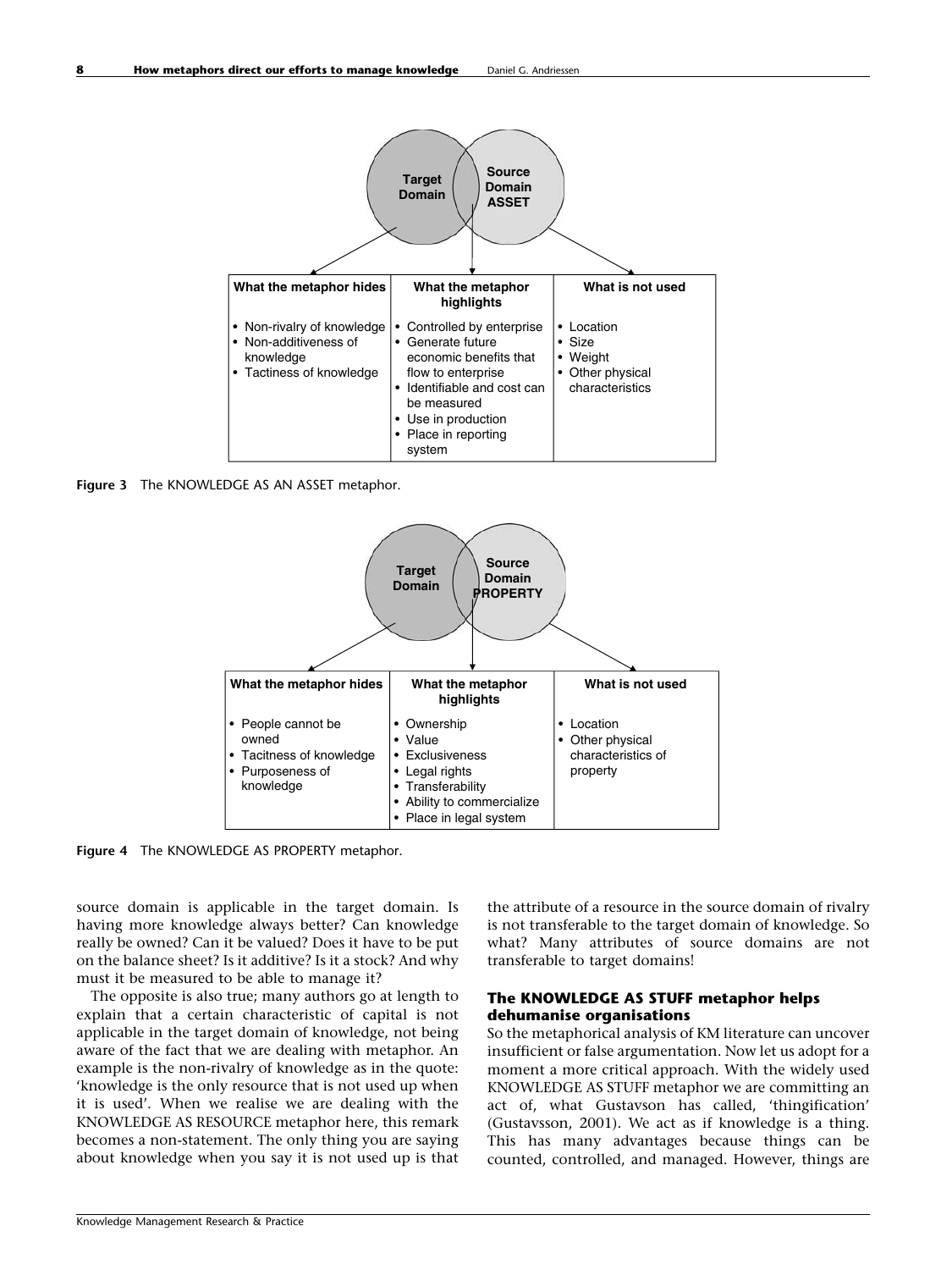

Figure 5 Difference in metaphors between Davenport & Prusak (1998) and Nonaka & Takeuchi (1995) (Andriessen, 2006).

#### Table 1 Entailments of the CAPITAL metaphor

- $\bullet$ Capital is valuable and important
- $\bullet$ Capital is an asset for the future and not an expenditure
- -Capital can be invested in
- -Capital can be capitalised
- -Capital itself can be invested
- $\bullet$ Capital allows for a return
- $\bullet$ Capital resonates with managers and CFOs
- $\bullet$ Having more capital is better
- $\bullet$ Capital can be owned
- $\bullet$ Capital can be valued financially
- $\bullet$ Capital often appears on the balance sheet
- $\bullet$ Capital is additive  $(1+1 = 2)$
- -Capital is a stock
- -Capital can and must be measured and managed

also objective and neutral, so the metaphor assumes that knowledge is objective; that it can be stored and retrieved without any distortion; that it can be transferred from one human being to another without interpretation.

Furthermore, things have no feelings, require no moral, can be moulded, malformed, and thrown away. So while the KNOWLEDGE AS A RESOURCE metaphor highlights that knowledge is important in organisations, at the same time it hides that knowledge is about people that need to be empowered and be treated with respect. The language of KM based on KNOWLEDGE AS A RESOURCE is mechanistic, dehumanised, cold. It talks about 'gathering' knowledge, 'storing' knowledge, 'distributing' knowledge as if it has nothing to do with people. It provides management with even more means to control organisations in a mechanistic way, often with IT as the main tool. By the way, many studies have shown that this IT-dominated approach to KM has limited effectiveness,

but that is not the point I try to make here. My argument is that this instrumental approach to KM, that only treats knowledge as a tool, contributes to the further dehumanisation of organisations that is taking place in modern society.

So far we have seen that metaphors are inescapable thinking devices for abstract thinking and that they are often used without us being aware of them. Yet, they determine the way we think about KM by highlighting certain attributes of knowledge and hiding others. The KNOWLEDGE AS STUFF metaphor further strengthens the idea that organisations are machines with input, throughput and output, and put more power into the hands of managers that want to control these machines. This is unhealthy for employees and often ineffective for companies.

#### Alternative metaphors for knowledge

So what are some of the alternatives? What other metaphors for knowledge can the KM movement adopt to help create more humane and effective organisations? Here we may find some inspiration in the East. In a recent study (Andriessen and Van den Boom, 2007), we highlighted different metaphors for knowledge between West and East. The West was represented by the top-10 KM literature. In the Arab countries and Asia, there is very little English literature on KM so we decided to look at knowledge in four major religions: Islam, Buddhism, Hinduism, and Confucianism. Although these religions are very different, they have in common that they tend to see knowledge as spirit and wisdom, as unfolding truth, as illumination or enlightenment of an underlying, deeper reality and, in Japan, as essence-less and nothingness. Furthermore, these religions highlight the unity of knowledge and action and see knowledge creation as a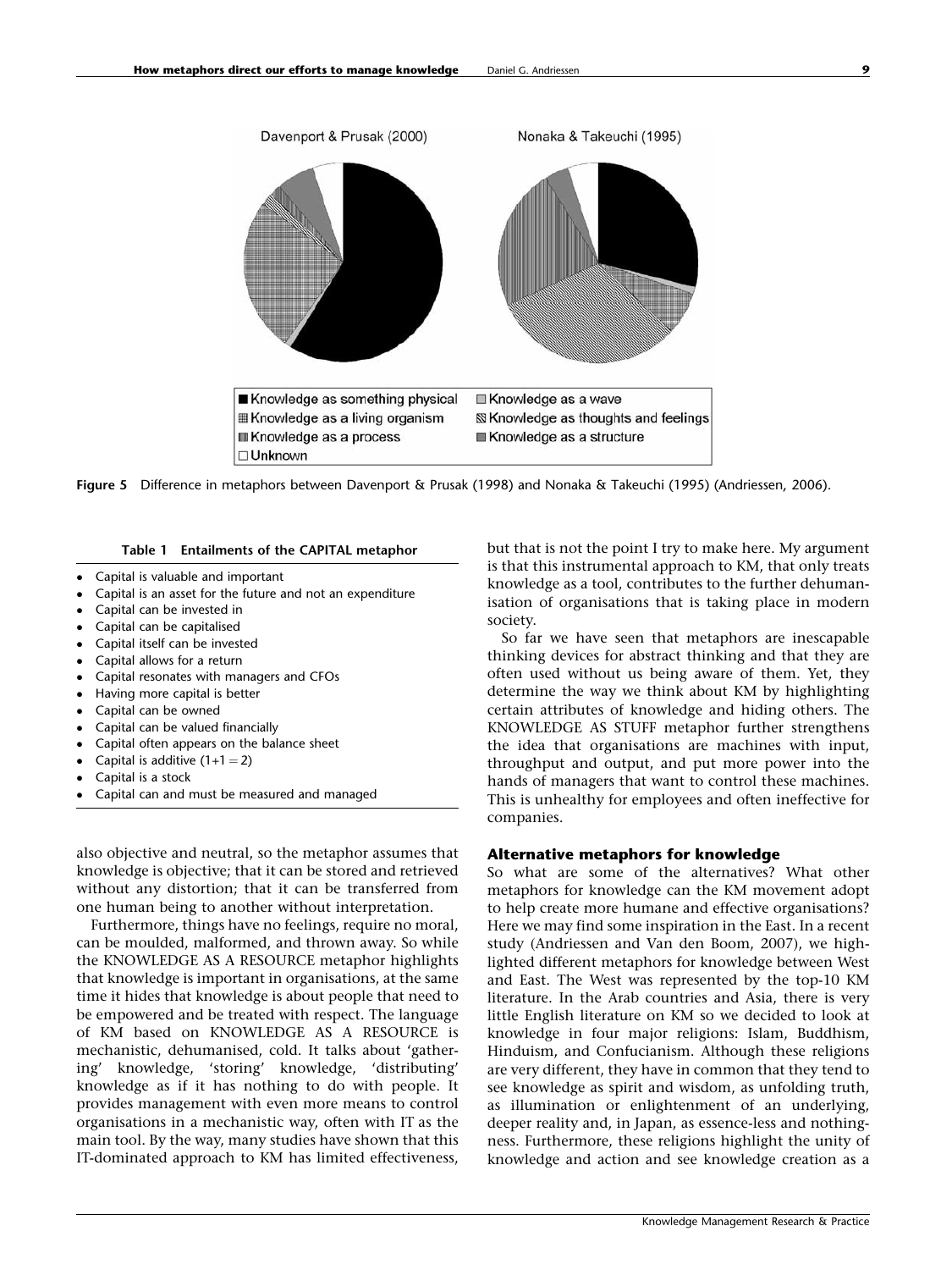continuous, self-transcending process. These metaphors for knowledge are difficult to translate into management actions and that is exactly the point. Maybe for a good role of knowledge in organisations we need less management, not more...

#### Studying the effects of metaphors on KM

I wanted to know what exactly is the impact of choosing a certain metaphor for knowledge on the ideas about KM in organisations so I did a small exercise (Andriessen, 2007). I organised two workshops on KM in a department of the Dutch central government. In the first workshop, 15 employees were invited, in the second workshop 15 managers. In both workshops I asked the participants to identify a number of problems related to KM in their organisation and think of a number of solutions. However, I asked them to do this using a particular metaphor for knowledge. First I asked them to do this using the KNOWLEDGE AS WATER metaphor. This resulted in a number of problems and solutions (see Table 2). As you can see, most of these are in line with the mechanistic approach to KM as outlined earlier.

Then I asked them to do the same, but this time using a metaphor that is much more in line with an Eastern view of knowledge. I asked them to discuss problems and solutions regarding knowledge while thinking of KNOWLEDGE AS LOVE. What happened was quite remarkable. The topic of conversations changed completely. Suddenly their conversations were about relationships within the organisation, trust, passion in work, the gap between their tasks and their personal aspirations, etc. (see Table 3).

So by introducing a new metaphor, the diagnosis of the current situation changed completely. Moreover, it shifted from problems related to the accessibility of knowledge, to problems related to the preconditions for knowledge work and the well-being of the knowledge workers in the organisation. A similar thing happened when the groups started to talk about possible solutions. The solutions that were proposed had to do with improving the quality of the collaboration within the organisation and the working conditions of the knowledge worker.

#### Intermezzo 2: problems do not exist

This small exercise is a good illustration that problems do not exist. Problems are not phenomena waiting out there in reality to be observed. This implies that is nonsense to ask questions like 'what is the problem in this organisation?' A problem is a gap between an existing and a preferred situation (Ist and Soll). And as both the perception of the existing as the perception of the preferred situation depends on how you prefer to look at it, a problem is by definition subjective. The concepts you choose to diagnose an organisation, and the underlying metaphors that they are based on, determine the way you perceive the situation as well as how it should be. Or, as Professor Joseph Kessels once phrased it: 'a problem is an interpretation of a feeling of discomfort' (Kessels, 2005).

#### KM is an instrument of power

This small exercise shows that the metaphor for knowledge chosen has an enormous impact on the perceived KM problems and proposed solutions. In addition, when asked what metaphor they preferred it turned out that management in general preferred the KNOWLEDGE AS WATER metaphor and employees the KNOWLEDGE AS LOVE metaphor. In fact, most employees expressed a particular dislike of the KNOWLEDGE AS WATER metaphor. As we have seen, KNOWLEDGE AS WATER stresses the possibilities to control and manage knowledge, while

| Diagnosis                                                                                                                    | Solutions                                                                                                                       |
|------------------------------------------------------------------------------------------------------------------------------|---------------------------------------------------------------------------------------------------------------------------------|
| • Knowledge does not flow<br>• Separate source of knowledge<br>• Knowledge is not channelled<br>• No dispersion of knowledge | Build canals<br>$\bullet$<br>• Flush out and freshen knowledge<br>• Tap knowledge from people leaving<br>• Create knowledge map |
| • Hydrocephalus: people keeping knowledge to themselves                                                                      | • Managers as knowledge channels<br>• Knowledge management                                                                      |

Table 2 Results of the KNOWLEDGE AS WATER metaphor

Table 3 Results of the KNOWLEDGE AS LOVE metaphor

| Diagnosis                                                                   | Solutions                                      |  |  |  |
|-----------------------------------------------------------------------------|------------------------------------------------|--|--|--|
| • Knowledge is not cherished                                                | • Provide time and space for sharing knowledge |  |  |  |
| • Lack of trust                                                             | • Match people's passions and tasks            |  |  |  |
| • Unrequited love                                                           | • Go out and date more                         |  |  |  |
| • Rivalry and forced marriages                                              | • Hire marriage counsellor                     |  |  |  |
| • Attractive but lonely singles                                             | • Partner-swapping                             |  |  |  |
| $\bullet$ In-breeding                                                       | Don't manage and systemise knowledge           |  |  |  |
| • We only talk about our wedding certificate but not about our relationship |                                                |  |  |  |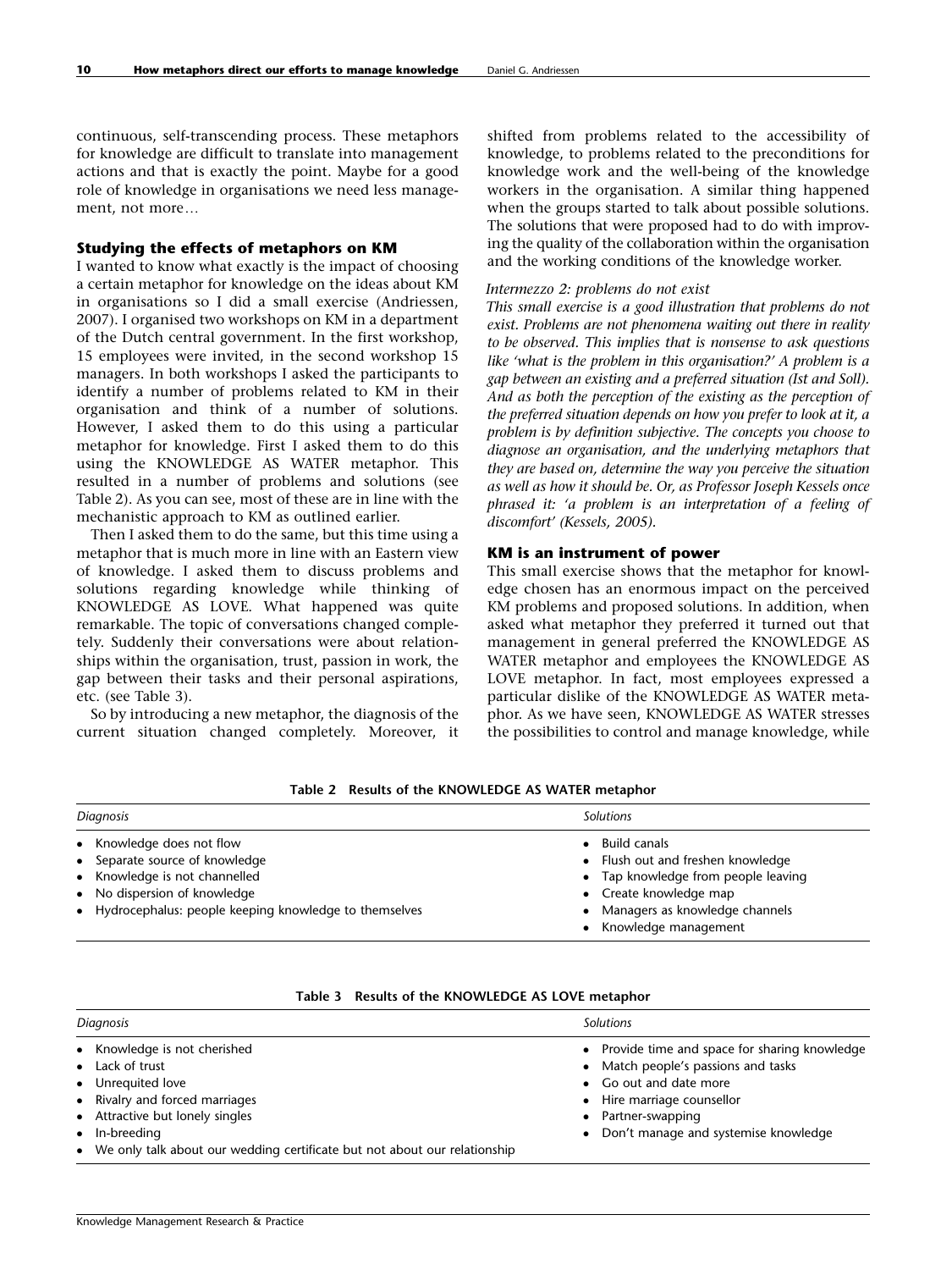KNOWLEDGE AS LOVE emphasises the working conditions of knowledge workers. So each of the two groups, managers and employees, preferred the metaphor that was in alignment with their own interests: management and control vs improved working conditions. This is an important point, ladies and gentlemen, as it shows that KM is not a neutral concept. Depending on the metaphors for knowledge it is based on, a KM approach serves the interests of particular groups within an organisation. When a KM approach is based on the KNOWLEDGE AS STUFF metaphor (and most KM approaches are) it will probably be in the interest of management and not in the interest of employees. KM is an instrument of power.

#### Conclusions

What I have been trying to show you is that in our theorising and thinking about knowledge and KM, metaphors play a crucial role. The problem is that these

#### References

- ANDRIESSEN DG (2006) On the metaphorical nature of intellectual capital: a textual analysis. Journal of Intellectual Capital 7, 93–110.
- ANDRIESSEN DG (2007) Knowledge as love; how metaphors direct the way we manage knowledge in organizations. In Proceedings of the 5th Critical Management Society Conference, 11–13 July, Critical Management Society, Manchester, UK.
- ANDRIESSEN DG and VAN DEN BOOM M (2007) Intellectual capital and eastwest variations. In Proceedings of the McMaster World Congress, McMaster University, Hamilton, Ontario, Canada.
- DAVENPORT TH and PRUSAK L (1998) Working Knowledge. Harvard Business School Press, Boston.
- GUSTAVSSON B (2001) Power over meaning; unlearning and human values. In Management of Power – Ethical and Values Aspects (CHAKRABORTY SK, Ed), pp 339–358, Oxford University Press, Delhi.

#### Appendix

#### Knowledge Management Metaphor Analysis Scoring Form

This list of metaphors for knowledge is taken from the data used for Andriessen (2006). You can apply it to identify the metaphors for knowledge used in papers and presentations. The list contains verbs related to knowledge and the underlying metaphor they derive their meaning from. The metaphors are grouped into categories. Some categories are divided into sub categories indicated behind each verb.

| Verh                         | Metaphor                | # |
|------------------------------|-------------------------|---|
| Knowledge as stuff metaphors |                         |   |
| Accumulate knowledge         | Knowledge as a resource |   |
| Acquire knowledge            | Knowledge as a resource |   |
| Anchor knowledge             | Knowledge as a ship     |   |
| Apply knowledge              | Knowledge as a resource |   |
| Capitalize knowledge         | Knowledge as capital    |   |
| Categorize knowledge         | Knowledge as an object  |   |

metaphors often stay hidden in the realm of our unconscious thought. Yet, they decide what we identify as knowledge problems and KM solutions. If we want to advance the field of KM, we must bring our metaphors for knowledge to the surface. Therefore, I would like to encourage you to do a small exercise when reading this copy of KMRP. When you read an article, write down some of the verbs the author uses related to knowledge. What is even more fun is when you also start to count them. This way you will discover the dominant metaphors for knowledge the author is using. There is a big chance that this will be the KNOWLEDGE AS STUFF metaphor. To facilitate this process I have developed a simple scoring form (see Appendix). Then, when you have finished the article, reflect on it using one simple question: What would have been the outcome of the research if we see knowledge not at stuff but as love?

- KESSELS JWM (21-9-2005) A problem is an interpretation of a feeling of discomfort. Andriessen, Daniel G, Personal Communication.
- LAKOFF G and JOHNSON M (1999) Philosophy in the Flesh. Basic Books, New York.
- LEV B (2001) Intangibles: Management, Measurement and Reporting. The Brookings Institution, Washington, DC.
- NONAKA I and TAKEUCHI H (1995) The Knowledge Creating Company: How Japanese Companies Create the Dynamics of Innovation. Oxford University Press, New York/Oxford.
- NÚNEZ RE and SWEETSER E (2006) With the future behind them: Convergent evidence from Aymara language and gesture in the crosslinguistic comparison of spatial construals of time. Cognitive Science 30, 401–450.

#### Appendix Continued

| Verb                  | Metaphor                 | # |
|-----------------------|--------------------------|---|
| Combine knowledge     | Knowledge as an object   |   |
| Create knowledge      | Knowledge as an object   |   |
| Crystallize knowledge | Knowledge as a substance |   |
| Deliver knowledge     | Knowledge as a product   |   |
| Develop knowledge     | Knowledge as a product   |   |
| Disseminate knowledge | Knowledge as seed        |   |
| Embody knowledge      | Knowledge as an object   |   |
| Exchange knowledge    | Knowledge as an object   |   |
| Exploit knowledge     | Knowledge as a resource  |   |
| Externalise knowledge | Knowledge as an object   |   |
| Find knowledge        | Knowledge as an object   |   |
| Get knowledge         | Knowledge as an object   |   |
| Have knowledge        | Knowledge as an object   |   |
| Hold knowledge        | Knowledge as an object   |   |
| Identify knowledge    | Knowledge as an object   |   |
| Integrate knowledge   | Knowledge as an object   |   |
| Internalise knowledge | Knowledge as an object   |   |
| Invest in knowledge   | Knowledge as a resource  |   |
| Invest knowledge      | Knowledge as capital     |   |